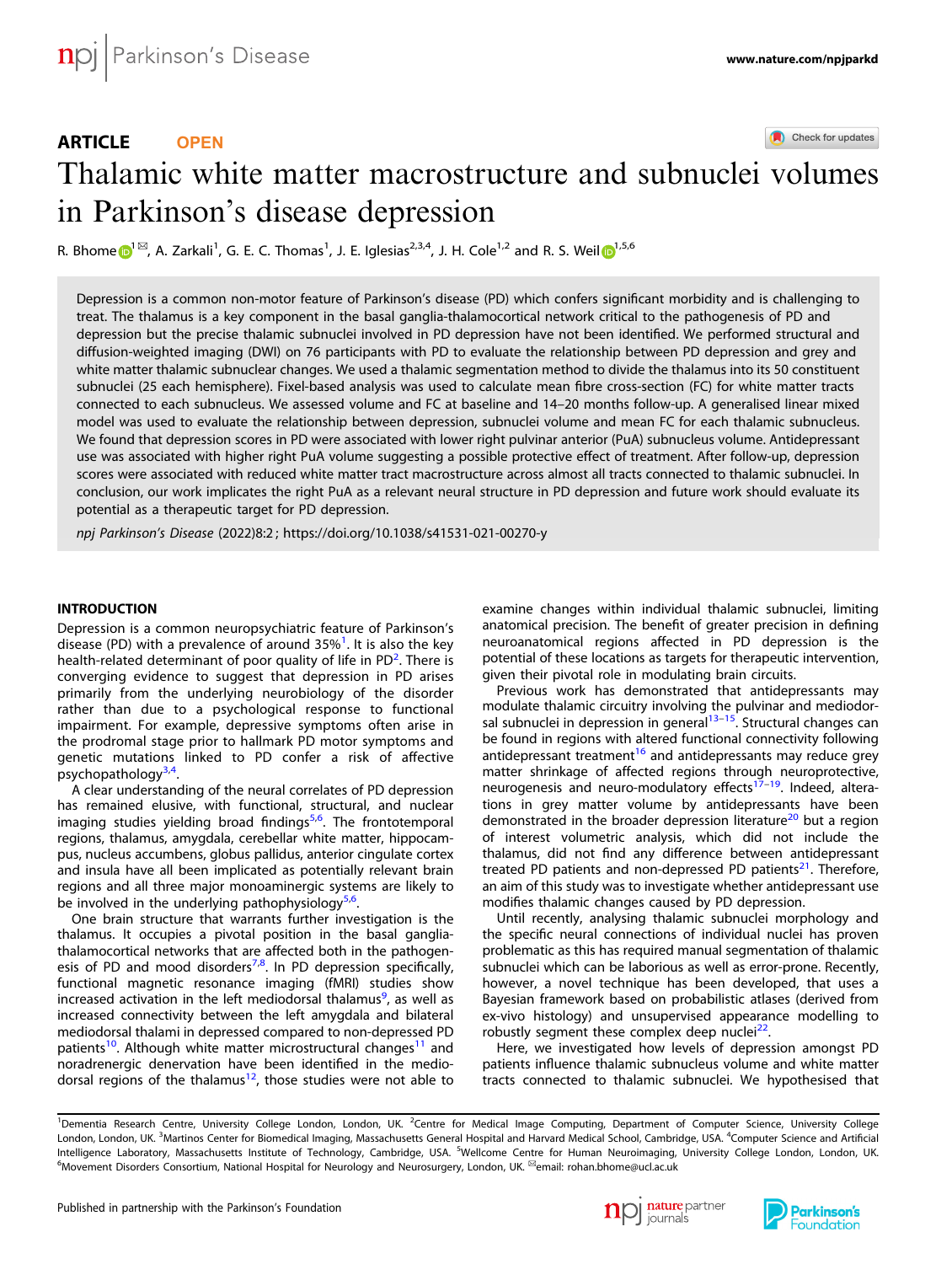depression would be associated with lower volume and altered white matter structure within thalamic subnuclei. We further examined the effects of antidepressant use on the pulvinar and mediodorsal subnuclei in PD, hypothesising that there would be volume and white matter structure changes although the expected direction was uncertain based on previous work $14,15$  $14,15$ .

## **RESULTS**

## Demographic and clinical characteristics

102 participants were included; 76 with PD and 26 HC, as described in previous work from our group<sup>[23,24](#page-8-0)</sup> (where slight differences in included numbers are seen, these relate to exclusions based on quality control of images, relevant to each study question). As described previously, age, gender and years of education did not differ between groups. At baseline, the PD group had significantly higher scores than HC on Hospital Anxiety and Depression Scale (HADS) anxiety and HADS depression, suggesting increased affective psychopathology (see Table [1](#page-2-0)), as would be expected in PD. On cognitive testing, the PD group scored significantly lower than HC on Montreal Cognitive Assessment (MoCA) but the average score for both groups was within the normal range (≥26). Scores on specific tests of language, visuospatial ability, executive functioning and memory, both immediate and delayed, did not differ between groups. The PD group had significantly higher scores than HC on diseasespecific measures including total Movement Disorders Society Unified Parkinson's Disease Rating Scale (MDS-UPDRS), MDS-UPDRS motor score, and REM sleep scores, as expected but there was no significant difference in hallucinations score (see Table [1](#page-2-0)).

## Greater severity in disease measures associated with depression

In PD, at baseline, increased HADS depression score was significantly associated (post FDR correction) with higher anxiety scores (measured using HADS) and total MDS-UPDRS scores which is an overall measure of Parkinson's disease severity (Table [2](#page-3-0)). HADS depression scores did not change significantly between baseline and follow-up in PD participants (baseline, mean  $=$  3.95  $(SD = 3.17)$ ; follow up, mean = 4.24  $(SD = 3.70)$ ,  $U = 2829.5$ ,  $p =$ 0.83), supporting our decision to use an average HADS depression score across time points in subsequent analyses.

Average HADS depression scores were associated with poorer performance at follow-up in Mini-Mental State Examination (MMSE), Graded Naming Test (GNT) and Judgement of Line Orientation (JLO) (Table [2\)](#page-3-0). In addition, higher depression scores were significantly related to worse scores on the total MDS-UPDRS and MDS-UPDRS motor score. However, an association between depression scores and REM sleep disorder, measured by REM Sleep Behaviour Disorder Screening Questionnaire (RBDSQ), and hallucination severity, measured by University of Miami Hallucinations Questionnaire (UM-PDHQ), did not survive false discovery rate (FDR) correction (Table [2](#page-3-0)).

## Robustness of thalamic subnuclei segmentation

The posterior probability distributions utilised for thalamic segmentation were consistent between subjects and hemispheres but varied between subnuclei. Subnuclei with lower distributions were therefore consistently less reliably segmented across subjects, whereas those with higher distributions were consistently more reliably identified. The complete set of mean posterior probability distributions can be seen in Supplementary Fig. 1.

## Thalamic subnuclei volumes and depression

Depression severity was not significantly associated with baseline volumes of any of the thalamic subnuclei (Supplementary Table 1). Depression scores were associated with lower right PuA volume after follow-up but this did not survive FDR correction for multiple comparisons ( $\beta = -1.32$  (SE = 0.52),  $p = 0.01$ ,  $q = 0.50$ )) and with lower right pulvinar medial (PuM) volume after follow-up although this was above statistical significance levels ( $\beta = -5.46$  (SE = 2.79),  $p = 0.05$ ,  $q = 0.72$ ) (Table [3](#page-4-0)).

Post-hoc, based on the observation that depression in Parkinson's disease is often associated with poorer cognition<sup>21</sup> we additionally covaried for MOCA scores. We found that the association between depression and lower right PuA remained, suggesting that our finding is likely to be specific to depression, and not confounded by poorer global cognition in these patients (Supplementary Table 2).

Given the significant association between HADS depression and HADS anxiety scores, we evaluated the relationship of average HADS anxiety scores with thalamic subnuclei volumes using the same GLMM as that used to evaluate the association of depression with thalamic subnuclei volumes (see the "Methods" section). There were no significant associations between HADS anxiety scores and any subnuclei including the right PuA ( $\beta = -0.37$  (SE = 0.52),  $p = 0.47$ ) and right PuM ( $\beta = -1.81$  (SE = 2.73),  $p = 0.51$ ), at follow-up (Supplementary Table 3).

## Effects of antidepressant use on thalamic sub-nuclei

We examined the effects of antidepressant use. In our sample, nine participants with PD were taking antidepressants and did not differ in clinical measures from the participants with PD who were not taking antidepressants ( $n = 67$ ). In particular, there were no significant differences in mean HADS depression scores between those taking ( $n = 9$ , 5.39 (SD = 4.38)) and not taking antidepressants ( $n = 67$ , 3.92 (SD = 2.99),  $U = 359.0$ ,  $p = 0.36$ ) (Supplementary Table 4).

Adding antidepressant use as a covariate in the analysis strengthened the regression model which had subnuclei volume as the dependent variable, average HADS depression score as the independent variable and time between visits, age, intracranial volume and gender as covariates (with antidepressant use,  $AIC =$ 1245.6; without antidepressant use, AIC = 1249.2,  $p = 0.02$ ). In this model, the association between depression scores and volume remained significant in the right pulvinar anterior (PuA) ( $\beta = -1.57$  $(SE = 0.52)$ ,  $p = 0.003$ ) and became significant for the right PuM  $(\beta = -6.40$  (SE = 2.83),  $p = 0.02$ ) at follow-up. Antidepressant use was significantly associated with higher right PuA volume at follow-up ( $\beta$  = 12.27 (SE = 5.34),  $p$  = 0.02). We further found that in these subnuclei, for a higher depression score, patients taking antidepressants showed less volume loss than those not taking antidepressants but this relationship did not reach statistical significance (Fig. [1](#page-5-0)).

## Fibre cross-section changes associated with depression

At baseline, there were no significant relationships between depression scores and FC (Supplementary Table 5). After followup, we found a significant association between HADS depression scores and FC for tracts connected to all thalamic subnuclei apart from the left PuA, left paratenial (Pt) and right Pt (Table [4\)](#page-6-0). This relationship was of reduced FC with higher depression scores for all tracts apart from the ventromedial (VM) and paracentral (Pc) nuclei bilaterally, which showed the opposite relationship, with increased FC with higher depression severity. All significant associations survived correction for multiple comparisons.

## **DISCUSSION**

We examined the effects of Parkinson's depression on thalamic subnuclei employing an automated MRI segmentation method based on a probabilistic atlas derived from histology. This allowed us to analyse individual thalamic subnuclei volumes and the white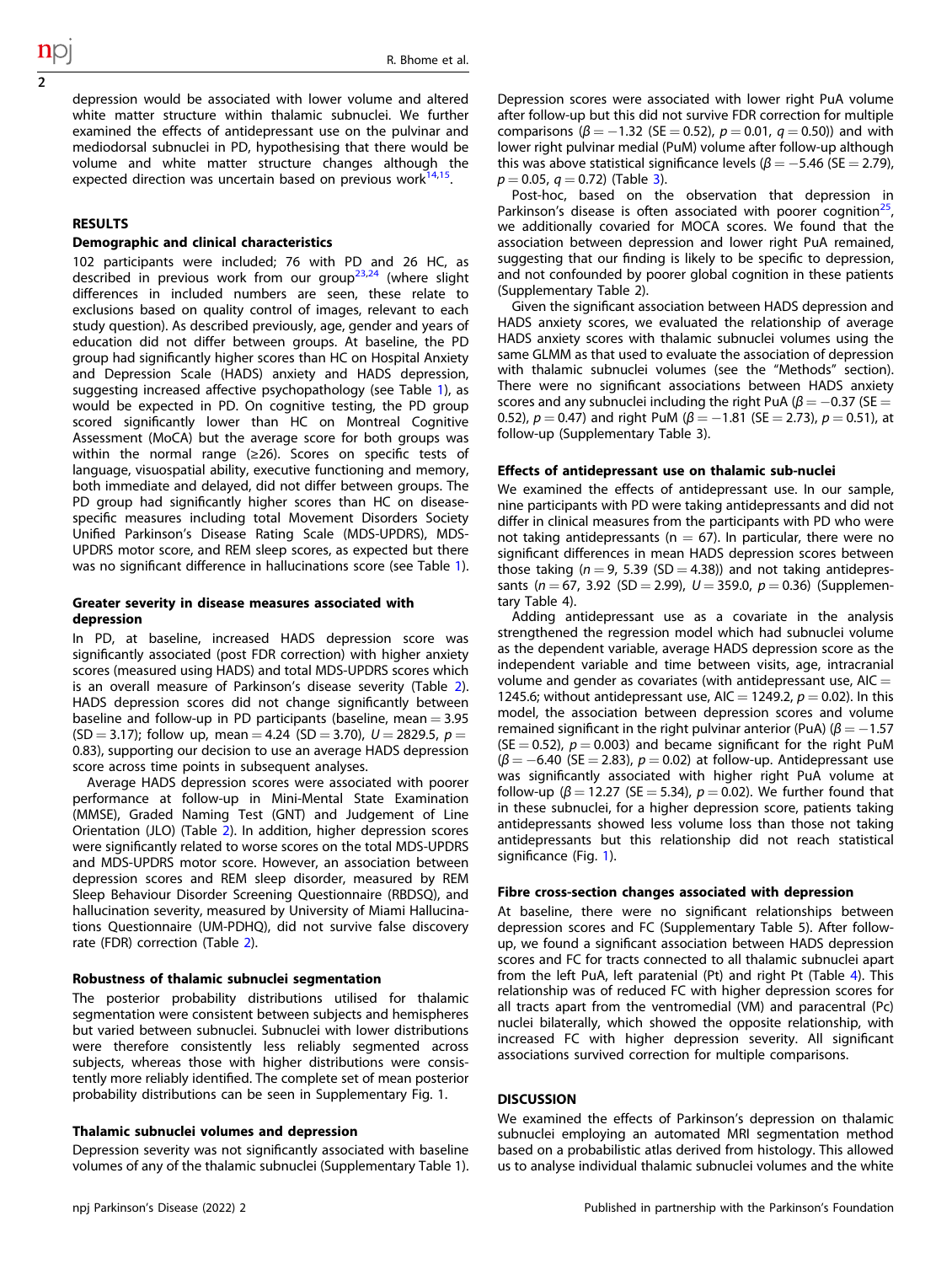<span id="page-2-0"></span>

| Table 1. Demographics, cognitive and disease specific measures of participants with PD and HC. |  |  |  |  |
|------------------------------------------------------------------------------------------------|--|--|--|--|
|                                                                                                |  |  |  |  |

| Attribute                           | PD $(n = 76)$   | $HC (n = 26)$ | <b>Statistic</b>                          |
|-------------------------------------|-----------------|---------------|-------------------------------------------|
| Demographics                        |                 |               |                                           |
| Age, year                           | 64.58 (7.98)    | 67.42 (8.02)  | $t = -1.55$ , $p = 0.12$                  |
| Male, $n$ $(\%)$                    | 42 (55)         | 12 (46)       | $\chi^2$ = 0.33, p = 0.56                 |
| Education, year                     | 17.26 (2.85)    | 17.85 (2.16)  | $U = 884.0, p = 0.42$                     |
| Handedness, (n, Right) (%)          | 61 (80)         | 24 (92)       | $x^2 = 1.25$ , $p = 0.26$                 |
| Mood (HADS)                         |                 |               |                                           |
| <b>Depression score</b>             | 3.95(3.17)      | 1.15(1.49)    | $U = 1591.5$ , $p = 2.79 \times 10^{-6}$  |
| <b>Anxiety score</b>                | 5.70 (3.77)     | 3.54(3.43)    | $U = 1333.5, p = 0.008$                   |
| Cognitive testing                   |                 |               |                                           |
| <b>MMSE</b>                         | 29.01 (1.18)    | 29.19 (0.88)  | $U = 953.0, p = 0.78$                     |
| <b>MoCA</b>                         | 27.95 (2.20)    | 29.00 (1.14)  | $U = 717.0, p = 0.03$                     |
| Stroop time <sup>a</sup>            | 62.83 (21.80)   | 56.22 (14.01) | $U = 1144.0, p = 0.19$                    |
| Digit Span (forwards) <sup>b</sup>  | 9.25(2.00)      | 9.33(2.05)    | $U = 348.5, p = 0.94$                     |
| Digit Span (backwards) <sup>b</sup> | 7.34 (2.19)     | 6.92(2.33)    | $t = 0.59$ , $p = 0.55$                   |
| Log memory delayed <sup>b</sup>     | 13.25 (4.48)    | 12.75 (3.32)  | $t = 0.36$ , $p = 0.72$                   |
| Log memory immediate <sup>b</sup>   | 15.37 (4.44)    | 15.17 (3.53)  | $t = 0.15$ , $p = 0.88$                   |
| Word recall                         | 24.17 (1.10)    | 24.46 (1.01)  | $U = 810.5$ , $p = 0.13$                  |
| Fluency letter                      | 17.04 (5.17)    | 17.81 (4.95)  | $U = 910.0, p = 0.55$                     |
| Fluency categorical                 | 21.72 (5.68)    | 21.88 (4.66)  | $U = 955.0, p = 0.80$                     |
| <b>GNT</b>                          | 24.12 (2.58)    | 23.62 (4.15)  | $U = 937.5, p = 0.70$                     |
| <b>HVOT</b>                         | 24.83 (2.96)    | 25.94 (2.10)  | $U = 769.0, p = 0.09$                     |
| JLO <sup>a</sup>                    | 24.83 (3.93)    | 26.0 (3.29)   | $t = -1.35$ , $p = 0.18$                  |
| Disease-specific measures           |                 |               |                                           |
| Disease duration, year              | 4.12 (2.48)     |               |                                           |
| <b>LEDD</b>                         | 427.85 (219.66) |               |                                           |
| Affected side, right (%)            | 36 (47)         |               |                                           |
| left ( %)                           | 11(14)          |               |                                           |
| Bilateral (%)                       | 29 (38)         |               |                                           |
| <b>MDS-UPDRS</b>                    | 45.87 (21.01)   | 9.54(5.71)    | $U = 1954.5$ , $p = 1.17 \times 10^{-13}$ |
| <b>MDS-UPDRS Motor Score</b>        | 23.38 (12.33)   | 5.96 (4.51)   | $U = 1864.5$ , $p=1.69 \times 10^{-11}$   |
| <b>RBDSQ</b>                        | 4.16(2.25)      | 1.96 (1.51)   | $U = 1535.0, p = 2.24 \times 10^{-5}$     |
| UM-PDHQ                             | 0.68(1.85)      | 0.04(0.19)    | $U = 1111.0, p = 0.10$                    |

All data shown are mean (SD) except sex, handedness and affected side. Significant differences are highlighted in bold text.

HADS Hospital Anxiety and Depression Scale, MMSE mini-mental state examination, MoCA Montreal cognitive assessment, Stroop time time for completion of both word and colour tasks, Log memory logical memory, GNT Graded Naming Test, HVOT Hooper visual organisation test, JLO judgement of line orientation, LEDD total levodopa equivalent dose, MDS-UPDRS Movement Disorders Society Unified Parkinson's Disease Rating Scale, RBDSQ REM Sleep Behaviour Disorder Screening Questionnaire, UM-PDHQ University of Miami Hallucinations Questionnaire.

<sup>a</sup>PD (n = 75).<br><sup>b</sup>PD (n – 59)

 ${}^{b}$ PD ( $n = 59$ ).

matter connections of these subnuclei. We found that lower volume in the right pulvinar, specifically the right PuA subnucleus, is associated with depression scores and that antidepressant use was related to higher right PuA volume. Additionally, we found that depression scores were associated with reduced FC across almost all thalamic subnuclei at follow-up. This suggests that depression in PD is associated with widespread loss of white matter macrostructural integrity of fibres projecting to and from the thalamus. Notably, we also found that depression in Parkinson's disease was associated with worse total MDS-UPDRS scores, motor symptoms, anxiety, MMSE scores, visuospatial performance and naming ability.

A detailed analysis of structural changes in thalamic subnuclei in PD has not been previously reported, but right-sided pulvinar dysfunction has been implicated in depressive illness, more generally, outside of the context of  $PD^{14,15}$  $PD^{14,15}$  $PD^{14,15}$  $PD^{14,15}$  $PD^{14,15}$ . Interestingly, treatment of major depressive disorder with duloxetine, a potentially effective antidepressant in PD depression<sup>26</sup>, strengthens functional connectivity between the right pulvinar and right orbitofrontal cortex and also between the right pulvinar and the limbic regions of the right anterior cingulate cortex, left dorsomedial prefrontal cortex and left temporal gyrus<sup>[15](#page-8-0)</sup>. These regions, along with the default mode network, to which the right pulvinar is connected regulate affective control and are implicated in mood disorders $27-29$  $27-29$  $27-29$ . Intriguingly, we found that antidepressant use was associated with higher right PuA and PuM volumes at follow-up. Given that PD depression is likely to arise from disruption and degeneration of neural networks implicated in non-PD depression<sup>[5](#page-8-0)</sup>, our findings, in conjunction with the broader literature, implicate the right PuA as a subnucleus of interest in the aetiology of PD depression.

Previous work has implicated the pulvinar in emotional processing<sup>[30](#page-8-0)</sup>. As expected we found an association between anxiety and depression scores. However, anxiety scores were not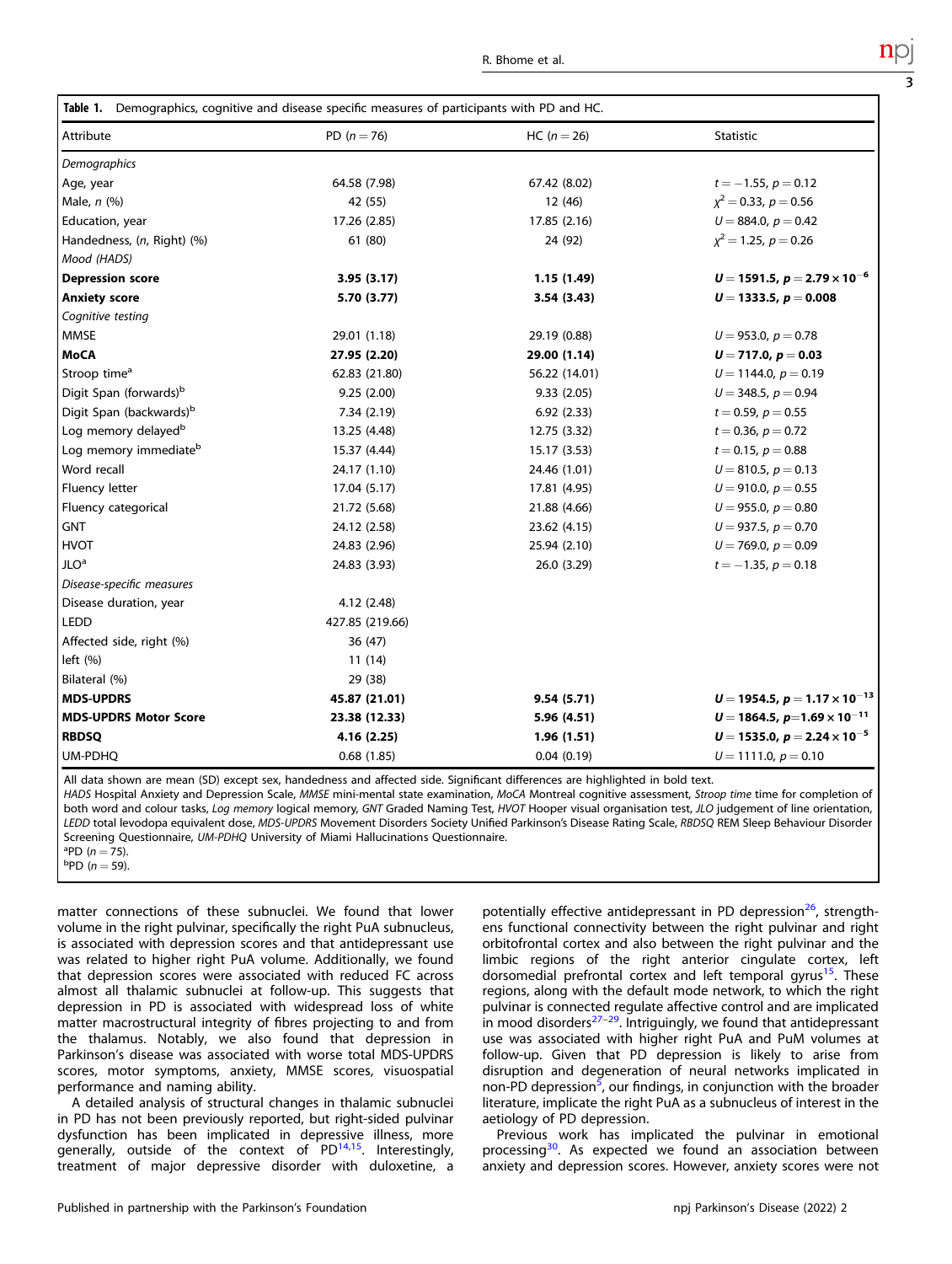<span id="page-3-0"></span>

| Association of HADS depression score with baseline measure and follow-up scores in anxiety, cognitive and disease-specific measures.<br>Table 2. |                    |         |                             |                             |                                    |         |                             |                      |  |  |
|--------------------------------------------------------------------------------------------------------------------------------------------------|--------------------|---------|-----------------------------|-----------------------------|------------------------------------|---------|-----------------------------|----------------------|--|--|
| Attribute                                                                                                                                        | Baseline mean (SD) | Beta    | <i>p</i> value <sup>a</sup> | <i>a</i> value <sup>b</sup> | Longitudinal change mean (SD) Beta |         | <i>p</i> value <sup>a</sup> | q value <sup>b</sup> |  |  |
| Mood (HADS)                                                                                                                                      |                    |         |                             |                             |                                    |         |                             |                      |  |  |
| Anxiety score $(n = 76)^c$                                                                                                                       | 5.70 (3.77)        | 0.70    | $<$ 0.001                   | 0.01                        | $-0.43(2.98)$                      | 0.70    | < 0.001                     | 0.006                |  |  |
| Cognitive testing                                                                                                                                |                    |         |                             |                             |                                    |         |                             |                      |  |  |
| MMSE $(n=76)^c$                                                                                                                                  | 29.01 (1.18)       | $-0.11$ | 0.01                        | 0.06                        | $-0.07(1.51)$                      | $-0.12$ | < 0.001                     | 0.006                |  |  |
| MoCA $(n=76)^c$                                                                                                                                  | 27.95 (2.20)       | $-0.08$ | 0.33                        | 0.48                        | $-0.20(2.18)$                      | $-0.10$ | 0.21                        | 0.32                 |  |  |
| Stroop-time $(n = 75)^d$                                                                                                                         | 62.83 (21.80)      | 1.34    | 0.07                        | 0.19                        | $-0.74(23.40)$                     | 1.43    | 0.03                        | 0.08                 |  |  |
| Digit Span (forwards) ( $n = 59$ )                                                                                                               | 9.25(2.00)         | $-0.03$ | 0.74                        | 0.78                        | 0.58(1.76)                         | $-0.03$ | 0.69                        | 0.73                 |  |  |
| Digit Span (backwards) ( $n = 59$ )                                                                                                              | 7.34(2.19)         | $-0.05$ | 0.57                        | 0.68                        | 0.47(1.87)                         | $-0.10$ | 0.30                        | 0.40                 |  |  |
| Fluency letter ( $n = 76$ ) <sup>c</sup>                                                                                                         | 13.25 (4.48)       | 0.05    | 0.81                        | 0.81                        | $-0.44(4.24)$                      | $-0.09$ | 0.63                        | 0.71                 |  |  |
| Fluency category $(n = 76)^c$                                                                                                                    | 15.37 (4.44)       | $-0.08$ | 0.71                        | 0.78                        | $-1.57(5.13)$                      | $-0.28$ | 0.15                        | 0.25                 |  |  |
| Log Memory Delayed ( $n = 59$ )                                                                                                                  | 24.17 (1.10)       | $-0.27$ | 0.15                        | 0.36                        | $-1.78(3.78)$                      | $-0.16$ | 0.31                        | 0.40                 |  |  |
| Log Memory Immediate ( $n = 59$ )                                                                                                                | 17.04 (5.17)       | $-0.14$ | 0.46                        | 0.58                        | $-2.79(4.67)$                      | $-0.02$ | 0.89                        | 0.89                 |  |  |
| Word recall $(n = 76)^c$                                                                                                                         | 21.72 (5.68)       | $-0.05$ | 0.26                        | 0.45                        | $-0.17(1.20)$                      | $-0.02$ | 0.60                        | 0.71                 |  |  |
| GNT $(n = 76)^c$                                                                                                                                 | 24.12 (2.58)       | $-0.18$ | 0.05                        | 0.19                        | 0.51(1.78)                         | $-0.28$ | 0.006                       | 0.02                 |  |  |
| HVOT $(n = 76)^c$                                                                                                                                | 24.83 (2.96)       | $-0.23$ | 0.02                        | 0.10                        | 0.13(2.29)                         | $-0.20$ | 0.06                        | 0.11                 |  |  |
| JLO $(n = 75)^e$                                                                                                                                 | 24.83 (3.93)       | $-0.12$ | 0.39                        | 0.53                        | $-0.15(3.24)$                      | $-0.38$ | 0.004                       | 0.02                 |  |  |
| Disease-specific measures                                                                                                                        |                    |         |                             |                             |                                    |         |                             |                      |  |  |
| MDS-UPDRS ( $n = 76$ )                                                                                                                           | 45.87 (21.01)      | 3.07    | < 0.001                     | 0.01                        | $-0.79(17.21)$                     | 2.98    | < 0.001                     | 0.006                |  |  |
| MDS-UPDRS Motor Score ( $n = 76$ )                                                                                                               | 23.38 (12.33)      | 0.78    | 0.07                        | 0.19                        | $-0.84(12.40)$                     | 0.78    | 0.01                        | 0.03                 |  |  |
| RBDSQ $(n = 76)$                                                                                                                                 | 4.16(2.25)         | 0.10    | 0.20                        | 0.42                        | 0.45(2.20)                         | 0.18    | 0.04                        | 0.08                 |  |  |
| UM-PDHQ $(n = 76)$                                                                                                                               | 0.68(1.85)         | 0.08    | 0.23                        | 0.44                        | 0.05(1.68)                         | 0.13    | 0.04                        | 0.08                 |  |  |

In bold results showing FDR-corrected statistically significant associations.

HADS Hospital Anxiety and Depression Scale, MMSE Mini-Mental State Examination, MoCA Montreal Cognitive Assessment, Stroop time time for completion of both word and colour tasks, log memory logical memory, GNT Graded Naming Test, HVOT Hooper Visual Organisation Test, JLO judgement of line orientation, LEDD total levodopa equivalent dose, MDS-UPDRS Movement Disorders Society Unified Parkinson's Disease Rating Scale, RBDSQ REM Sleep Behaviour Disorder Screening Questionnaire, UM-PDHQ University of Miami Hallucinations Questionnaire

<sup>a</sup>P values were analysed by a GLMM. At baseline, for anxiety score there were no co-variates, for cognitive measures, age was a co-variate and for diseasespecific measures, LEDD and disease duration were co-variates. For follow-up scores, the time between visits was an additional co-variate. The participant was a random effect in these models.

 $^{\text{b}}$ q values were calculated following FDR correction using the Benjamini–Hochberg method.

 $c_n = 75$  for longitudinal change scores.<br> $d_n = 74$  for longitudinal change scores

 $n = 74$  for longitudinal change scores.

 $e_n$  = 73 for longitudinal change scores.

associated with lower right pulvinar volumes, including the PuA and PuM, suggesting that the structural changes attributed to depression were not a pseudo-correlation secondary to anxiety. Similarly, we demonstrated that our findings of lower PuA volume being associated with depression scores are not confounded by levels of global cognition. However, the relationship between depression, cognitive impairment and structural change in Parkinson's disease remains an important question that requires further specifically designed studies.

The severity of PD depression was associated with reduced FC across the majority of thalamic nuclei suggesting widespread white matter tract atrophy amongst fibres connected to the thalamus. Previous work has highlighted depression as a marker of PD disease severity<sup>[31](#page-8-0)</sup>. Therefore, the association between depression scores and widespread white matter atrophy of tracts involving thalamic nuclei may reflect greater disease severity. Indeed, alpha-synuclein deposition and neuronal loss have been consistently demonstrated in thalamic nuclei in PD and are likely to be correlated with disease severity $32,33$ .

In contrast, we saw increased FC after follow-up associated with higher depression scores in the bilateral VM and Pc nuclei. The VM nuclei have uniquely strong and diffuse interconnections to widespread cortical regions including the prefrontal cortex, enabling them to dynamically synchronise cortical networks $34$ . It is plausible that white matter hypertrophy in the VM nuclei represents a compensatory mechanism to offset dysregulated neural circuits in brain regions implicated in PD depression, for example, the pulvinar-cortical networks. Similarly, white matter hypertrophy of tracts originating from the Pc may represent neural plasticity in response to aberrant neural circuity in affective control pathways involving the prefrontal cortex. However, the posterior probability distributions associated with the Pc and VM subnuclei segmentations were among the lowest across all subnuclei bilaterally (Supplementary Fig. 1). As such, it is possible that the volumetric and tract estimations derived from these segmentations are less robust, making any conclusions linked to higher FC in these subnuclei tentative. Further work will be needed to validate these findings in PD depression in other cohorts.

Depression scores correlated significantly with poorer clinical features of PD including motor symptoms even after correcting for dopamine dose and disease duration. Similarly, depression scores were also associated with poorer MMSE, naming ability and visuospatial performance, after correcting for age. The relationship between depressive symptomatology and severity of motor symptoms is in keeping with several previous studies<sup>[31,35](#page-8-0),36</sup>. The exact mechanism by which depression influences motor functioning remains unclear although a recent study of de novo PD patients found that depressed patients already had more severe motor symptoms at baseline, suggesting that depression is a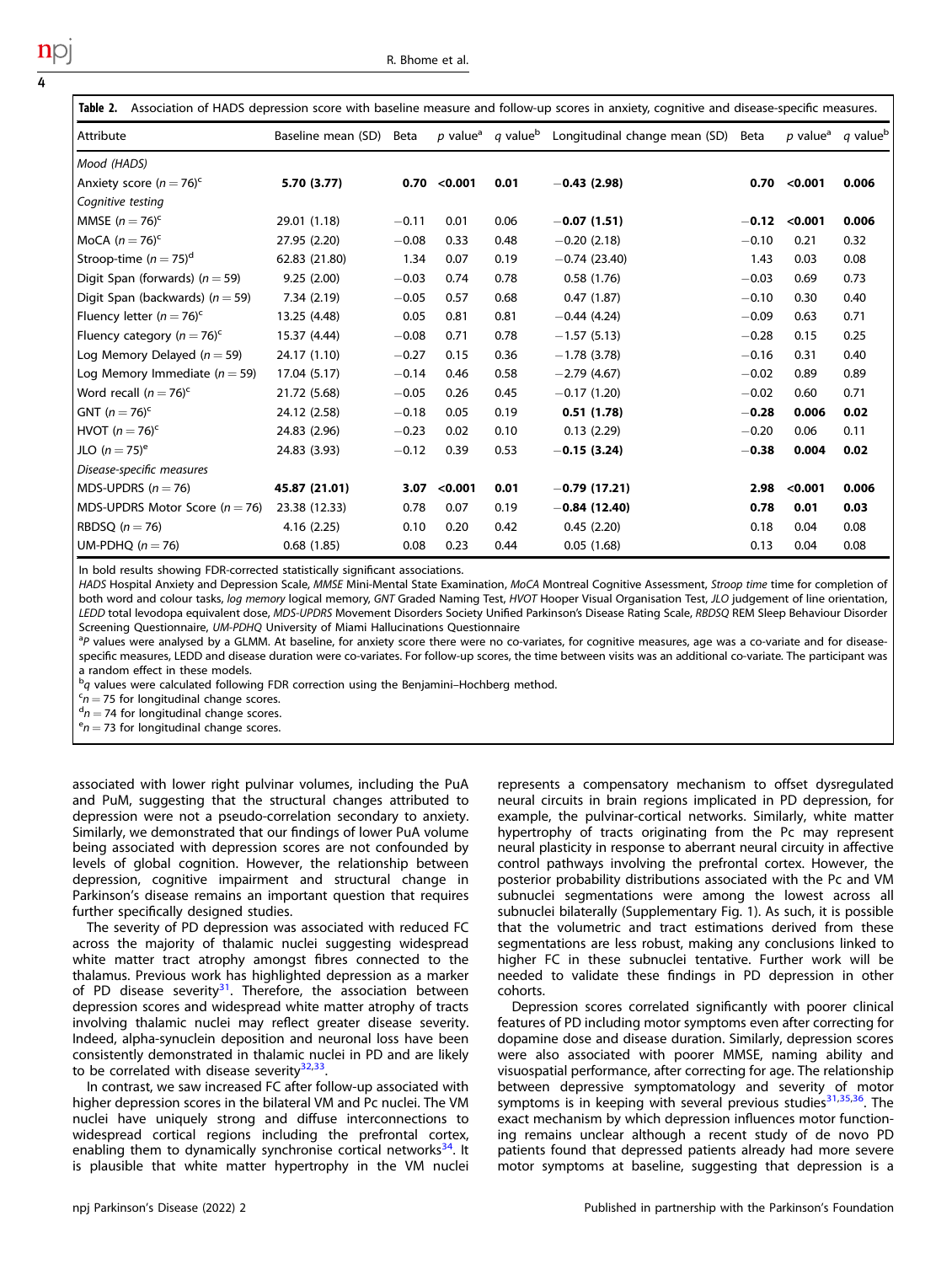|              | Baseline volume<br>(mm <sup>3</sup> ) <sup>a</sup> | Longitudinal<br>change $(mm3)a$ | Beta         |  | p value <sup>b</sup> q value <sup>c</sup> | Baseline volume<br>$\rm (mm^3)^a$ | Longitudinal<br>change $(mm3)a$ | Beta          | p value <sup>b</sup> q value <sup>o</sup> |      |
|--------------|----------------------------------------------------|---------------------------------|--------------|--|-------------------------------------------|-----------------------------------|---------------------------------|---------------|-------------------------------------------|------|
| Anterior     |                                                    |                                 |              |  |                                           |                                   |                                 |               |                                           |      |
| AV           | 126.76 (15.77)                                     | $-0.69(7.74)$                   | 0.21 0.66    |  | 0.87                                      | 141.07 (18.03)                    | 0.21(8.29)                      | $0.15$ 0.79   |                                           | 0.95 |
| Lateral      |                                                    |                                 |              |  |                                           |                                   |                                 |               |                                           |      |
| LD           | 27.33 (7.29)                                       | $-0.01(2.69)$                   | $0.03$ 0.90  |  | 0.97                                      | 26.20 (5.76)                      | 0.17(3.30)                      | $0.30$ $0.16$ |                                           | 0.80 |
| LP           | 122.09 (15.51)                                     | $-0.24(8.89)$                   | $-0.06$ 0.88 |  | 0.97                                      | 109.67 (13.66)                    | 0.54(8.23)                      | 0.44 0.26     |                                           | 0.85 |
| Ventral      |                                                    |                                 |              |  |                                           |                                   |                                 |               |                                           |      |
| VA           | 381.10 (46.16)                                     | $-2.02$ (23.49)                 | 0.54 0.59    |  | 0.87                                      | 392.75 (46.23)                    | $-1.50(21.64)$                  | $-0.90$ 0.42  |                                           | 0.85 |
| VAmc         | 27.91 (3.56)                                       | $-0.35(2.18)$                   | 0.009 0.91   |  | 0.97                                      | 29.35 (3.68)                      | $-0.11(2.00)$                   | $-0.05$       | 0.54                                      | 0.87 |
| VLa          | 594.93 (69.07)                                     | $-5.39(32.26)$                  | $-0.70$ 0.66 |  | 0.87                                      | 616.26 (69.72)                    | $-0.94(29.77)$                  | $-1.28$ 0.43  |                                           | 0.85 |
| VLp          | 772.62 (84.59)                                     | $-7.12(40.77)$                  | $-1.86$ 0.36 |  | 0.85                                      | 793.23 (86.38)                    | $-2.52(37.12)$                  | $-1.35$ 0.52  |                                           | 0.87 |
| VPL          | 800.84 (95.13)                                     | $-13.97(50.60)$                 | $-1.82$ 0.44 |  | 0.85                                      | 807.80 (99.60)                    | $-5.27(41.80)$                  | $-1.19$ 0.64  |                                           | 0.87 |
| VM           | 18.94 (2.35)                                       | $-0.30(1.27)$                   | $-0.02$ 0.75 |  | 0.95                                      | 19.62 (2.65)                      | $-0.17(1.21)$                   | $-0.02$ 0.82  |                                           | 0.95 |
| Intralaminar |                                                    |                                 |              |  |                                           |                                   |                                 |               |                                           |      |
| CeM          | 58.50 (8.40)                                       | $-0.45(5.35)$                   | $-0.18$ 0.50 |  | 0.87                                      | 62.14 (8.92)                      | 0.09(4.71)                      | $-0.23$ 0.42  |                                           | 0.85 |
| CL           | 36.53 (6.40)                                       | 0.13(3.71)                      | $0.25$ 0.26  |  | 0.85                                      | 37.08 (5.02)                      | 0.18(3.89)                      | $0.18$ 0.28   |                                           | 0.85 |
| Pc           | 3.06(0.48)                                         | $-0.05(0.29)$                   | 0.008 0.56   |  | 0.87                                      | 3.15(0.51)                        | $-0.09(0.28)$                   | $-0.02$ 0.07  |                                           | 0.72 |
| <b>CM</b>    | 241. 14 (28.54)                                    | $-2.26(14.77)$                  | 0.37 0.61    |  | 0.87                                      | 241.29 (27.40)                    | $-1.79(14.05)$                  | $-0.13$ 0.85  |                                           | 0.97 |
| Pf           | 53.49 (6.58)                                       | $-0.32(3.84)$                   | $0.27$ 0.13  |  | 0.72                                      | 55.24 (6.05)                      | 0.01(3.73)                      | $0.14$ 0.37   |                                           | 0.85 |
| Medial       |                                                    |                                 |              |  |                                           |                                   |                                 |               |                                           |      |
| Pt           | 6.80(0.79)                                         | $-0.003(0.41)$                  | 0.000 0.99   |  | 0.99                                      | 6.63(0.69)                        | 0.01(0.38)                      | 0.001 0.97    |                                           | 0.99 |
| MV-re        | 9.63(1.85)                                         | $-0.05(1.41)$                   | $-0.01$ 0.81 |  | 0.95                                      | 9.81(2.04)                        | $-0.02$ (1.54)                  | $-0.06$ 0.40  |                                           | 0.85 |
| MDm          | 624.67 (82.33)                                     | $-9.78(43.98)$                  | $-3.68$ 0.08 |  | 0.72                                      | 649.59 (82.40)                    | $-12.64(56.65)$                 | $-2.74$ 0.26  |                                           | 0.85 |

The result in bold represents an association that did not survive FDR correction.

<span id="page-4-0"></span>Table 3. Association of HADS depression score with thalamic subnuclei volumes.

Lateral

Ventral

 $Intralai$ 

Medial

Posterior

Nuclei group Left thalamus **Right thalamus** Right thalamus

Anterior nuclei: AV anteroventral; Lateral nuclei: LD laterodorsal, LP lateral posterior, Ventral nuclei: VA ventral anterior, VAmc ventral anterior magnocellular, VLa ventral lateral anterior, VLp ventral lateral posterior, VPL ventral posterolateral, VM ventromedial; Intralaminar nuclei: CeM central medial, CL central lateral, Pc paracentral, CM centromedian, Pf parafascicular; Medial nuclei: Pt paratenial, MV-re reuniens (medial ventral), MDm mediodorsal medial magnocellular, MDI mediodorsal lateral parvocellular; Posterior nuclei: LGN lateral geniculate, MGN medical geniculate, L-SG limitans (suprageniculate), PuA pulvinar anterior, PuM pulvinar medial, PuL pulvinar lateral, Pul pulvinar inferior.

MDl 245.00 (27.60) −0.93 (15.29) −1.09 0.12 0.72 260.49 (25.22) −0.81 (14.00) −0.97 0.13 0.72

LGN 158.63 (27.79) −2.81 (14.03) −1.30 0.08 0.72 170.08 (27.59) 0.43 (13.89) −0.31 0.66 0.87 MGN 114.02 (18.71) −2.12 (11.30) −0.50 0.34 0.85 114.23 (18.05) −1.43 (9.89) −0.69 0.12 0.72 L-SG 24.69 (5.15) 0.64 (3.55) −0.04 0.77 0.95 23.78 (5.18) 0.22 (3.50) −0.09 0.53 0.87 PuA 194.63 (21.69) -4.16 (10.70) -0.50 0.33 0.85 **214.48 (23.29**) -**2.02 (14.00) -1.32 0.01 0.50** PuM 939.30 (105.19) −12.68 (48.58) −3.36 0.25 0.85 979.63 (106.99) −3.65 (57.17) −5.46 0.05 0.72 PuL 183.23 (30.12) −0.88 (15.15) −0.04 0.97 0.99 205.28 (31.97) 3.64 (15.30) −0.97 0.30 0.85 PuI 171.55 (23.62) −2.11 (16.32) −0.33 0.62 0.87 189.12 (23.49) −1.05 (18.81) −0.58 0.38 0.85

<sup>a</sup>For each nucleus, baseline volume and longitudinal change are presented as mean (SD).

b<sub>p</sub> values were analysed by a GLMM corrected by age, gender total intracranial volume, time between visits with participants as a random effect.

<sup>c</sup>q values were calculated following FDR correction using the Benjamini–Hochberg method.

marker of disease severity. Interestingly, in that study, both depressed and non-depressed PD patients had similar striatal dopaminergic levels suggesting that in PD depression, factors other than dopamine levels could affect motor symptoms<sup>37</sup>. We found that depression was also associated with visuoperceptual deficits which have also been shown to be associated with widespread macrostructural white matter degeneration $2^3$ . It is most likely that PD depression is linked with these other nonmotor PD features due to a shared aetiology of accelerated and more widespread Lewy body deposition in brain regions beyond the midbrain dopaminergic neurons $38,39$  $38,39$ .

There are some potential limitations to consider. Depression was measured using a single measure, the HADS. Using a combination of multiple tools to measure depression severity could strengthen validity and reliability. We examined relationships with depression severity scores, rather than separating depressed from non-depressed patients, due to the limited availability of clinical data on depression. Our cohort did not include patients with more severe depressive symptoms. Future work should examine thalamic changes in PD across the spectrum of depression severity, to determine whether these findings apply across this range, or mainly relate to milder depressive symptoms.

Recent work has highlighted sex as an important biological variable that influences the phenotypic expression of PD, including mood symptoms, and responses to treatment<sup>[40](#page-9-0)</sup>. In our study, we tried to account for sex differences. For example, there were no significant gender differences in either the PD or healthy control group and gender was corrected for in statistical analysis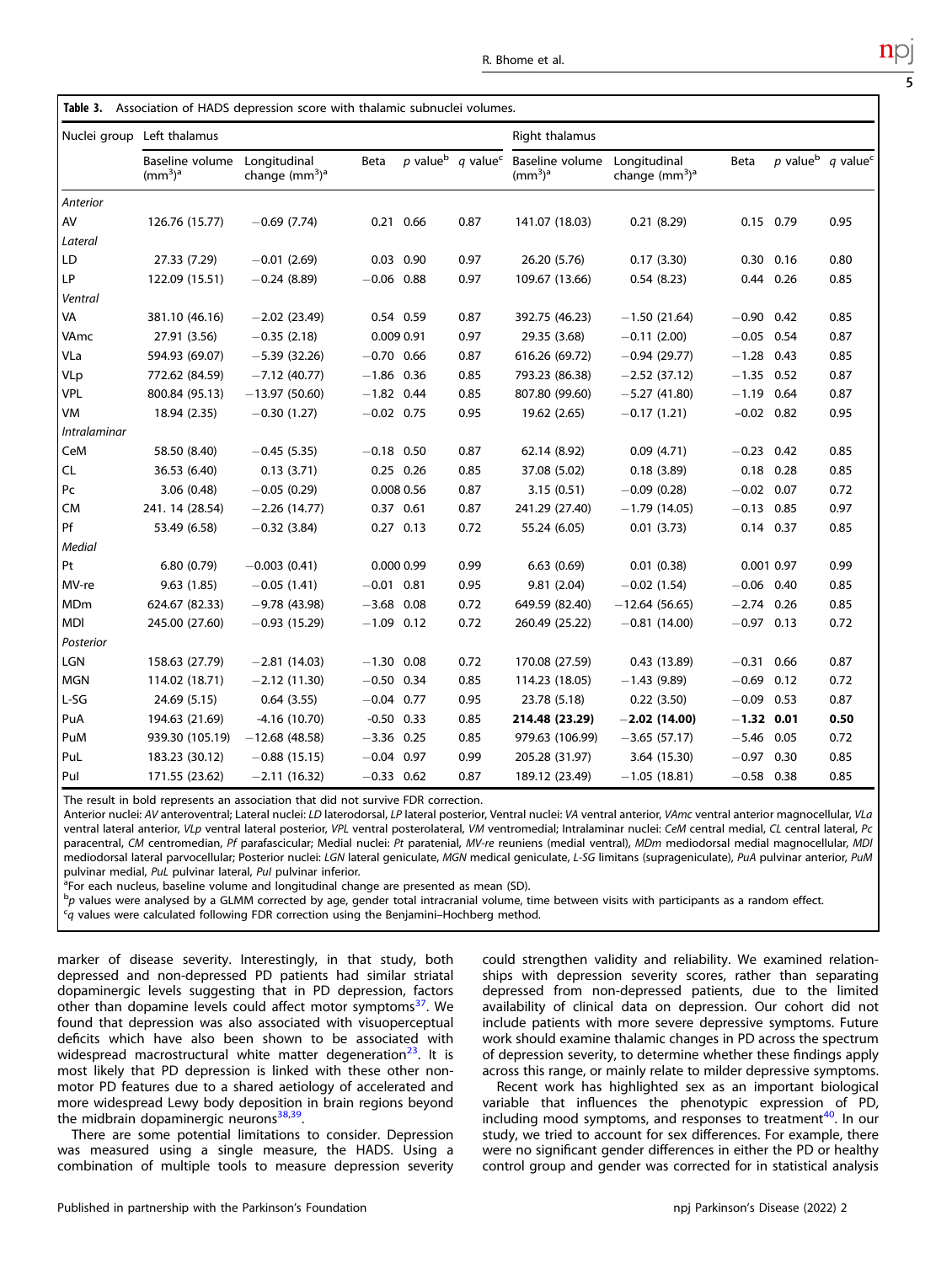<span id="page-5-0"></span>

Fig. 1 Relationship between HADS depression score and longitudinal change in pulvinar anterior and pulvinar medial volumes. The top panels show scatter plots for longitudinal change in pulvinar anterior (PuA) volume in relation to average HADS depression score for all PD participants (a) and also separately for PD participants taking (brown) or not taking (blue) antidepressants (b). The corresponding scatter plots for pulvinar medial (PuM) volume change in relation to average HADS depression is shown in the bottom panels for all PD participants (c) and separately for participants taking (brown) or not taking (blue) antidepressants (d). Overall, higher HADS depression scores were associated with volume decreases in the right PuA (r = -0.12, P = 0.30) (a) and right PuM (r = -0.12, P = 0.28) (c). However, when participants were separated into those taking or not taking antidepressants, there was a positive correlation between HADS depression scores and longitudinal volume change in the right PuA for those taking antidepressants ( $r = 0.34$ ,  $P = 0.37$ ) but a negative correlation for those not taking antidepressants ( $r = -0.18$ , P = 0.14) (b). There was a similar pattern for the right PuM; Antidepressant group ( $r = 0.02$ , P = 0.96); No antidepressant group ( $r = -0.14$ ,  $P = 0.26$ ) (d).

evaluating the association between depression and both thalamic subnuclei volumes and mean fibre cross-sections of white matter tracts connected to each subnucleus. However, future studies need to be designed and adequately powered to evaluate whether potential differences in the neural correlates of PD depression and possible neural plasticity in response to antidepressant treatment are driven by biological sex.

In our study, the detailed characterisation of antidepressant use was limited. It is possible that some effects also relate to premorbid use of antidepressants or other factors, such as dose or duration of treatment or class of antidepressant. Future work should specifically explore whether any potential protective effects of antidepressants relate to these factors.

Participants with other pathologies such as hypertension that could influence white matter structure and potentially affect FC values were not excluded; and similar to previous studies using fixel-based analysis (FBA), white matter hyperintensities were not specifically quantified or controlled for $41$ . Finally, participants underwent neuroimaging whilst taking their regular dopaminergic medication, although it would be unlikely for this to affect structural integrity measures<sup>[42](#page-9-0)</sup>.

In conclusion, our study utilised a novel thalamic segmentation tool to investigate volume and white matter macrostructural changes associated with depressive symptomatology in PD. Novel findings include PD depression being associated with right PuA volume loss and widespread thalamic white matter macrostructural loss as well as antidepressant use being associated with higher right PuA volume. Future work should examine PD patients with more severe depression and over a longer follow-up. In the longer term, a better understanding of the neural correlates of PD depression may reveal potential therapeutic targets.

## **METHODS**

#### Participants

The study included 76 people with PD, who had been recruited to our UK centre from affiliated clinics, and 26 age-matched controls, who were spouses or recruited from a volunteer database. PD participants were recruited to the study consecutively and only excluded if they had a history of traumatic brain injury; major co-morbid psychiatric or neurological disorder; contraindication to MRI; or PD duration of more than 10 years. PD participants satisfied the Queen Square Brain Bank PD diagnostic criteria. This cohort has been described in previous work from our group examining changes relating to cognition and hallucinations<sup>[23,24](#page-8-0)</sup>. Ethical approval was received from the Queen Square Ethics Committee (reference no. 15.LO.0476) and all participants provided written informed consent.

## Clinical assessment

Clinical assessment was undertaken to evaluate symptoms relating to depression and anxiety as well as cognitive and disease-specific measures. Depression and anxiety severity was measured using the  $HADS<sup>43</sup>$ , which has previously been validated for use in patients with PD<sup>44</sup>. Cognitive testing included MMSE and MoCA as measures of global cognition, as well as the Stroop, digit span, verbal fluency, GNT, Hooper Visual Organisation Test (HVOT), logical memory recall and JLO. Disease-specific measures included the Movement Disorders MDS-UPDRS which measures motor and non-motor aspects of disease severity, UM-PDHQ evaluated hallucinations and RBDSQ assessed sleep. Levodopa dose equivalence scores (LEDD) were calculated as described previously<sup>45</sup>.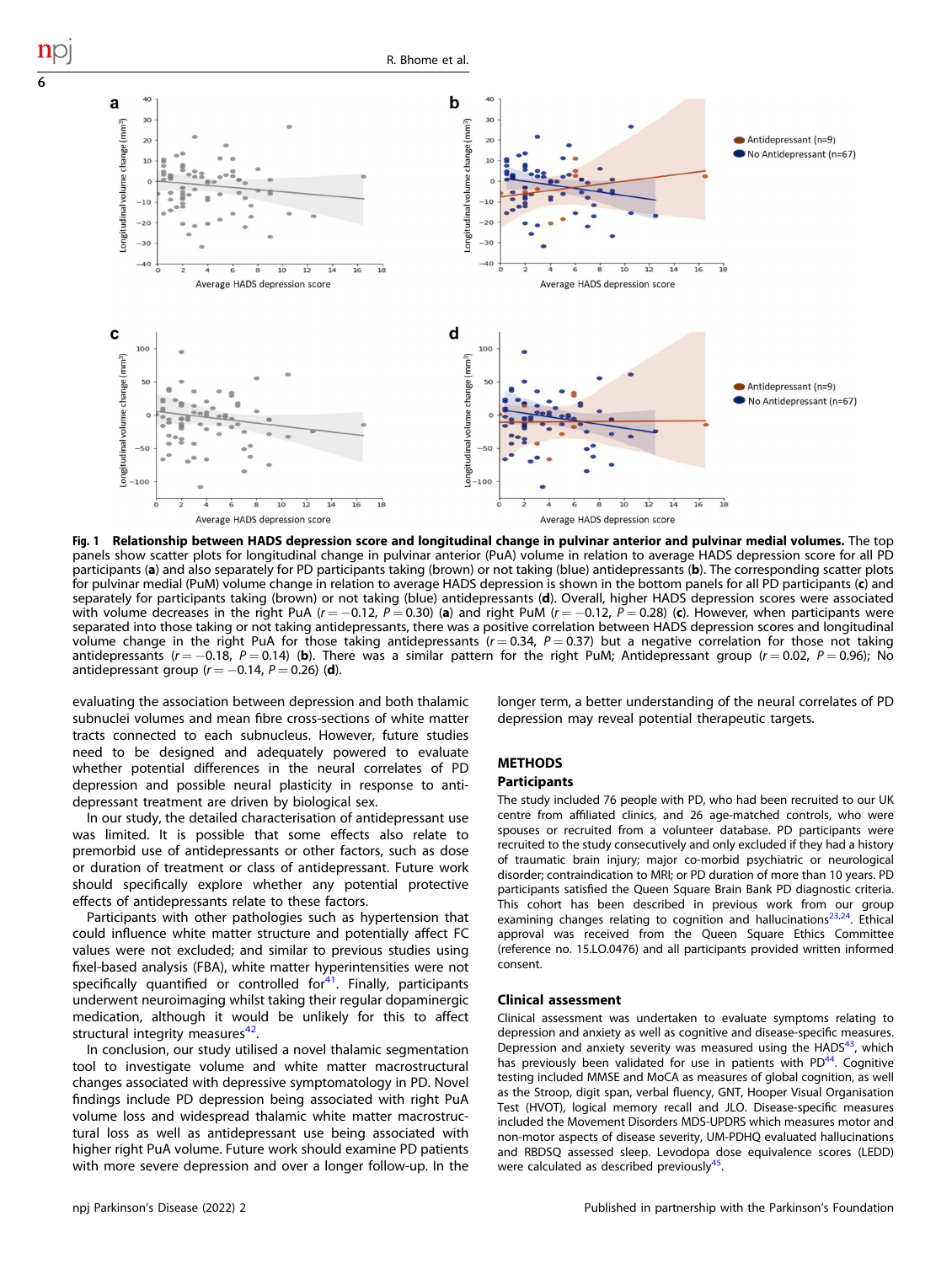<span id="page-6-0"></span>

|                            |          | Table 4. Association of average HADS depression score with follow up thalamic subnuclei FC scores. |                |             |                                           |          |                                                           |                |                        |                      |
|----------------------------|----------|----------------------------------------------------------------------------------------------------|----------------|-------------|-------------------------------------------|----------|-----------------------------------------------------------|----------------|------------------------|----------------------|
| Nuclei group Left thalamus |          |                                                                                                    | Right thalamus |             |                                           |          |                                                           |                |                        |                      |
|                            |          | Baseline FC <sup>a</sup> Longitudinal change <sup>a</sup>                                          | beta           |             | p value <sup>b</sup> q value <sup>c</sup> |          | Baseline FC <sup>a</sup> Longitudinal change <sup>a</sup> | Beta           | $p$ value <sup>b</sup> | q value <sup>c</sup> |
| Anterior                   |          |                                                                                                    |                |             |                                           |          |                                                           |                |                        |                      |
| AV                         | 0.071    | $-0.197$                                                                                           | $-0.011$ 0.018 |             | 0.026                                     | 0.078    | $-0.199$                                                  | $-0.012$ 0.014 |                        | 0.026                |
| Lateral                    |          |                                                                                                    |                |             |                                           |          |                                                           |                |                        |                      |
| LD                         | 0.085    | $-0.198$                                                                                           | $-0.012$ 0.015 |             | 0.026                                     | 0.083    | $-0.199$                                                  | $-0.012$ 0.013 |                        | 0.026                |
| LP                         | 0.016    | $-0.168$                                                                                           | $-0.012$ 0.007 |             | 0.026                                     | 0.075    | $-0.180$                                                  | $-0.012$ 0.010 |                        | 0.026                |
| Ventral                    |          |                                                                                                    |                |             |                                           |          |                                                           |                |                        |                      |
| VA                         | 0.070    | $-0.202$                                                                                           | $-0.011$ 0.026 |             | 0.029                                     | 0.071    | $-0.205$                                                  | $-0.011$ 0.017 |                        | 0.026                |
| VAmc                       | 0.067    | $-0.196$                                                                                           | $-0.011$ 0.018 |             | 0.026                                     | 0.072    | $-0.206$                                                  | $-0.011$ 0.017 |                        | 0.026                |
| VLa                        | 0.067    | $-0.202$                                                                                           | $-0.011$ 0.028 |             | 0.026                                     | 0.066    | $-0.206$                                                  | $-0.011$ 0.020 |                        | 0.026                |
| <b>VLp</b>                 | 0.066    | $-0.202$                                                                                           | $-0.010$ 0.030 |             | 0.033                                     | 0.067    | $-0.205$                                                  | $-0.011$ 0.021 |                        | 0.026                |
| <b>VPL</b>                 | 0.069    | $-0.200$                                                                                           | $-0.011$ 0.025 |             | 0.028                                     | 0.065    | $-0.202$                                                  | $-0.011$ 0.021 |                        | 0.026                |
| VM                         | $-0.300$ | 0.833                                                                                              |                | 0.043 0.031 | 0.033                                     | $-0.287$ | 0.834                                                     |                | 0.044 0.020            | 0.026                |
| Intralaminar               |          |                                                                                                    |                |             |                                           |          |                                                           |                |                        |                      |
| CeM                        | 0.065    | $-0.194$                                                                                           | $-0.011$ 0.020 |             | 0.026                                     | 0.068    | $-0.197$                                                  | $-0.011$ 0.019 |                        | 0.026                |
| <b>CL</b>                  | 0.083    | $-0.194$                                                                                           | $-0.011$ 0.014 |             | 0.026                                     | 0.085    | $-0.205$                                                  | $-0.014$ 0.017 |                        | 0.026                |
| P <sub>C</sub>             | $-0.217$ | 0.585                                                                                              |                | 0.034 0.017 | 0.026                                     | $-0.227$ | 0.605                                                     |                | 0.036 0.014            | 0.026                |
| <b>CM</b>                  | 0.070    | $-0.198$                                                                                           | $-0.011$ 0.019 |             | 0.026                                     | 0.073    | $-0.202$                                                  | $-0.011$ 0.017 |                        | 0.026                |
| Pf                         | 0.062    | $-0.190$                                                                                           | $-0.011$ 0.018 |             | 0.026                                     | 0.069    | $-0.196$                                                  | $-0.011$ 0.018 |                        | 0.026                |
| Medial                     |          |                                                                                                    |                |             |                                           |          |                                                           |                |                        |                      |
| Pt                         | $-0.217$ | $-0.217$                                                                                           | 0.009          | 0.080       | 0.083                                     | $-0.227$ | $-0.227$                                                  | 0.009          | 0.120                  | 0.12                 |
| MV-re                      | 0.069    | $-0.196$                                                                                           | $-0.011$ 0.017 |             | 0.026                                     | 0.074    | $-0.202$                                                  | $-0.011$ 0.016 |                        | 0.026                |
| MDm                        | 0.039    | $-0.168$                                                                                           | $-0.011$ 0.010 |             | 0.026                                     | 0.039    | $-0.177$                                                  | $-0.010$ 0.020 |                        | 0.026                |
| <b>MDI</b>                 | 0.016    | $-0.161$                                                                                           | $-0.011$ 0.012 |             | 0.026                                     | $-0.007$ | $-0.110$                                                  | $-0.010$ 0.007 |                        | 0.026                |
| Posterior                  |          |                                                                                                    |                |             |                                           |          |                                                           |                |                        |                      |
| <b>LGN</b>                 | 0.081    | $-0.207$                                                                                           | $-0.011$ 0.022 |             | 0.026                                     | 0.074    | $-0.199$                                                  | $-0.012$ 0.013 |                        | 0.026                |
| <b>MGN</b>                 | 0.080    | $-0.200$                                                                                           | $-0.011$ 0.018 |             | 0.026                                     | 0.077    | $-0.199$                                                  | $-0.012$ 0.015 |                        | 0.026                |
| L-SG                       | 0.069    | $-0.183$                                                                                           | $-0.011$ 0.014 |             | 0.026                                     | 0.090    | $-0.195$                                                  | $-0.012$ 0.010 |                        | 0.026                |
| PuA                        | $-0.016$ | $-0.160$                                                                                           | $-0.010$       | 0.097       | 0.099                                     | 0.047    | $-0.169$                                                  | $-0.012$ 0.007 |                        | 0.026                |
| PuM                        | 0.084    | $-0.201$                                                                                           | $-0.011$ 0.017 |             | 0.026                                     | 0.080    | $-0.198$                                                  | $-0.012$ 0.013 |                        | 0.026                |
| PuL                        | 0.076    | $-0.204$                                                                                           | $-0.011$ 0.025 |             | 0.028                                     | 0.072    | $-0.205$                                                  | $-0.011$ 0.018 |                        | 0.026                |
| Pul                        | 0.083    | $-0.205$                                                                                           | $-0.012$ 0.017 |             | 0.026                                     | 0.081    | $-0.204$                                                  | $-0.012$ 0.014 |                        | 0.026                |

In bold results showing FDR-corrected statistically significant associations.

Anterior nuclei: (AV = anteroventral);Lateral nuclei: (LD = laterodorsal, LP = lateral posterior);Ventral nuclei: (VA = ventral anterior, Vamc = ventral anterior magnocellular, VLa = ventral lateral anterior, VLp = ventral lateral posterior, VPL = ventral posterolateral, VM = ventromedial; Intralaminar nuclei: (CeM = central medial, CL = central lateral, Pc = paracentral, CM = centromedian Pf = parafascicular); Medial nuclei: (Pt = paratenial, MV-re = reuniens (medial ventral), MDm = mediodorsal medial magnocellular, MDI = mediodorsal lateral parvocellular); Posterior nuclei: (LGN = lateral geniculate, MGN = medical geniculate, L-SG = limitans (suprageniculate), PuA = pulvinar anterior, PuM = pulvinar medial, PuL = pulvinar lateral, PuI = pulvinar inferior).

<sup>a</sup>For each nucleus, baseline FC and longitudinal change are presented as mean (SD).

b<sub>p</sub> values were analysed by a GLMM corrected by age, gender total intracranial volume, time between visits with participant as a random effect.<br>So values were calculated following EDB correction using the Benjamini-Hochbe  $q$  values were calculated following FDR correction using the Benjamini–Hochberg method.

Clinical assessments, including neuroimaging (see below), were undertaken at baseline and followed up between 14 and 20 months later (mean  $= 15.4$  months).

the following parameters: voxel size  $1 \text{ mm}^3$ , echo time: 3.34 ms, repetition time: 2530 ms, flip angle: 7°.

## MRI data acquisition

All participants were scanned on a 3 T Siemens Magnetom Prisma scanner (Siemens, Munich, Germany) with a 64-channel head coil. Diffusionweighted imaging (DWI) was acquired with the following parameters:  $b =$ 50 s/mm<sup>2</sup>/17 directions,  $b = 300$  s/mm<sup>2</sup>/8 directions,  $b = 1000$  s/mm<sup>2</sup>/64 directions,  $b = 2000 \text{ s/mm}^2/64$  directions,  $2 \times 2 \times 2 \text{ mm}$  isotropic voxels, echo time: 3260 ms, repetition time: 58 ms, 72 slices, 2 mm thickness and acceleration time factor of 2. The acquisition time for DWI was approximately 10 min. T1-weighted data were acquired using whole head 3D magnetisation prepared rapid acquisition gradient echo (MPRAGE) with

#### Thalamic segmentation

Image processing used the "recon-all" function in FreeSurfer v6.0.0 [\(http://](http://www.freesurfer.net) [www.freesurfer.net](http://www.freesurfer.net)). This includes motion correction, normalisation of signal intensity, skull stripping, Talaraich correction, and automated segmentation of subcortical white matter and grey matter (GM) structures<sup>46</sup>.

The processed image files were further processed with the thalamic segmentation technique<sup>22</sup> recently released with FreeSurfer (version 7.1.1). In brief, this method is a Bayesian segmentation algorithm based on a histologically derived probabilistic thalamic atlas, which divides each thalamus into 25 subnuclei (Fig. [2\)](#page-7-0). We also extracted the posterior probability distributions associated with each thalamic nucleus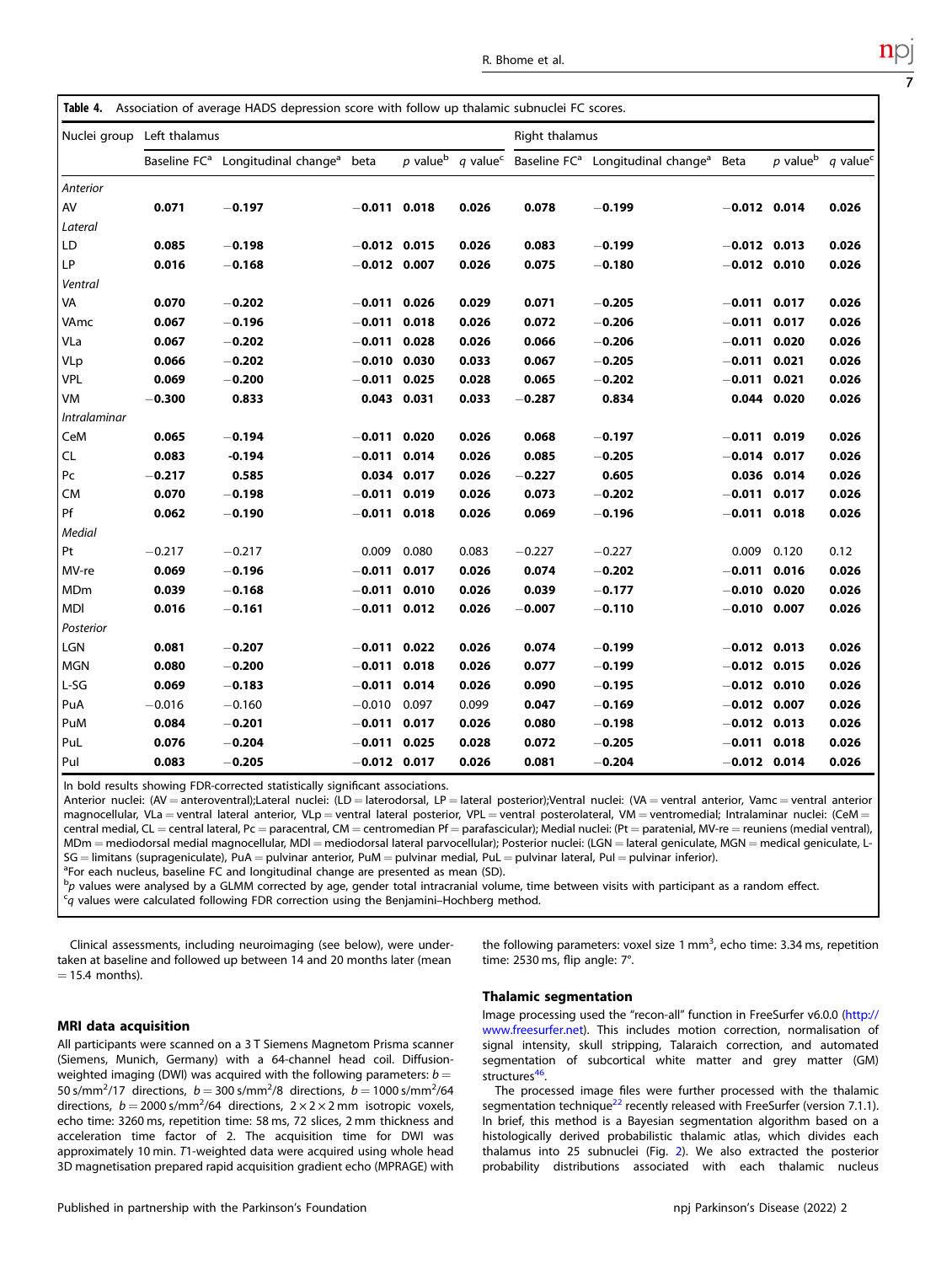## Thalamic mid-section (vertical slice)

<span id="page-7-0"></span>

Intralaminar nuclei

**Fig. 2 Three-dimensional schematic representation of thalamic subnuclei.** The thalamus is divided into two by a vertical slice to reveal the<br>medial surface. Abbreviations: Anterior nuclei (AV anteroventral); Lateral nu anterior,VAmc ventral anterior magnocellular, VLa ventral lateral anterior, VLp ventral lateral posterior, VPL ventral posterolateral, VM ventromedial; Intralaminar nuclei (CM centromedian, CeM central medial, CL central lateral, Pc paracentral, Pf parafascicular);Medial nuclei (Pt paratenial, MV-re reuniens (medial ventral), MDm mediodorsal medial magnocellular, MDl mediodorsal lateral parvocellular); Posterior nuclei (LGN lateral geniculate nucleus, MGN medical geniculate nucleus, L-SG limitans (suprageniculate), PuA pulvinar anterior, PuM pulvinar medial, PuL pulvinar lateral, PuI pulvinar inferior); IML Internal medullary lamina.

segmentation, i.e., probabilities that every voxel in the image belongs to each of the nuclei according to the model (also known as "soft segmentations").

## DWI preprocessing

DWIs were denoised and corrected for Gibbs ringing, eddy currents, motion, and bias field using MRtrix3 (mrtrix.org) $47-49$  $47-49$  $47-49$ . Motion and distortion correction was performed using the dwipreproc pipeline in MRtrix which performs the following corrections: (1) EPI distortion correction<sup>50</sup> using two b0 images, one acquired in the phase-encoded direction (PE) and one in the reversed direction; (2) B0-field inhomogeneity correction using FSL's topup tool<sup>51</sup>; (3) Eddy-current and movement distortion correction<sup>[52](#page-9-0)</sup> using FSL's eddy tool. This shows better performance than previous methods<sup>53</sup>. In addition, DWI spatial resolution of DWIs was upsampled using cubic interpolation to a voxel size of 1.3 mm<sup>3</sup> to improve anatomical contrast and downstream template building, registration and statistics<sup>54</sup>. Intensity normalisation was then performed across participants to increase anatomic delineation and improve statistics<sup>55</sup>. We then computed fibre-orientation distributions (FODs) for each participant using multi-shell three-tissue constrained sphericaldeconvolution, using the average response function for each tissue type (grey, white-matter,  $CSE^{56}$ . A group-averaged template was created from baseline data in 30 randomly selected subjects (20 PD, 10 controls), and each participant's FODs were registered to this template<sup>57</sup>.

#### Fibre cross-section

Classical diffusion tensor imaging techniques cannot model crossing fibres that are present in up to 90% of white matter voxels<sup>[57](#page-9-0)-59</sup>. FBA is an emerging framework that uses a higher-order diffusion model that estimates the orientations of each fibre population and also quantifies degenerative changes in specific fibre populations within voxels. This allows comparisons of specific tracts (or 'fixels', specific fibre populations within voxels), instead of comparing measures that are averaged across voxels. It provides information about fibre morphology as well as fibre density. Here, we focused on fibre cross-section (FC) which is a relative metric of differences in fibre bundle cross-section compared to a template based on the study population and is thought to be a measure of white matter macrostructure<sup>60</sup>. We used this metric as our previous work in PD has shown FC to be a more sensitive measure of degeneration in PD, compared to other fixel-based measures such as fibre density and combined fibre density and cross-section<sup>23</sup>. FC was estimated for each fixel by calculating the distortion in the fibre bundle cross-section required to warp the subject image to the template image.

To assess white matter tracts connected to thalamic subnuclei, we generated tracts connected to each of the 50 thalamic subnuclei as follows: we used NiftytReg $61$  to register each subnucleus to the population template using affine linear registration. Next, we generated a tractogram for each thalamic subnucleus using probabilistic tractography on the population<sup>54</sup>. We initiated streamlines within each thalamic subnucleus to the ipsilateral hemisphere, whilst excluding the rest of the thalamus (to avoid overlap between tracts). This allowed us to generate a single tract-ofinterest for each thalamic subnucleus to the cortex and mean FC could then be calculated for each tract of interest in every participant.

## Statistical analysis

Differences in demographics, cognitive test scores and disease-related measures were compared between participants with PD and HC. Independent sample t-tests and Mann–Whitney U tests were used for normally and non-normally distributed variables respectively, and  $x^2$  for categorical variables. The Schapiro–Wilk test was used to assess normality. Statistical significance was set at  $p < 0.05$ . Statistical analyses were performed in R Version 4.0.3 and Python 3 with Jupyter Notebook version 5.5.0.

We evaluated the association of depression with other clinical features of PD because particular thalamic subnuclei have been implicated in the neurobiology of certain PD symptoms, for example, the mediodorsal and intralaminar nuclei in cognition and ventral nuclei in motor symptoms $62,63$ . Therefore, if depression was found to be associated both with volume or white matter macrostructure changes of particular subnuclei as well as a clinical feature, which in turn is associated with changes in those same subnuclei, this could raise the important possibility of a pseudo-correlation.

To analyse the association of depression, which was measured by the average HADS depression score at baseline and follow up, with clinical features of PD we used a general linear mixed model (GLMM). The clinical measure of interest was the dependent variable and average HADS depression score, the independent variable, with time as a co-variate and participant as a random effect. For cognitive measures, age was an additional covariate while for disease-specific measures, LEDD and disease duration were additional covariates. A FDR correction was performed for 19 clinical measures, using the Benjamini–Hochberg method $^{64}$ .

Thalamic nuclei volumes and the mean FC of fibre bundles connected to thalamic subnuclei were computed. Two separate regression models were used to evaluate the relationship between HADS-depression scores and thalamic subnuclei volume and FC for each subnucleus in PD participants. In these models, subnuclei volume or mean FC were the dependent variables. For a cross-sectional evaluation at baseline, we used GLMM with baseline HADS depression score as the independent variable, age, intracranial volume and gender as co-variates, and participant as a random effect. In a model to evaluate whether HADS depression scores were associated with follow-up nuclei volumes and FC, we used a GLMM with an average HADS depression score derived from baseline and followup visit scores, as the independent variable. Subnuclei volumes and mean FC values were the dependent variable in these models which also had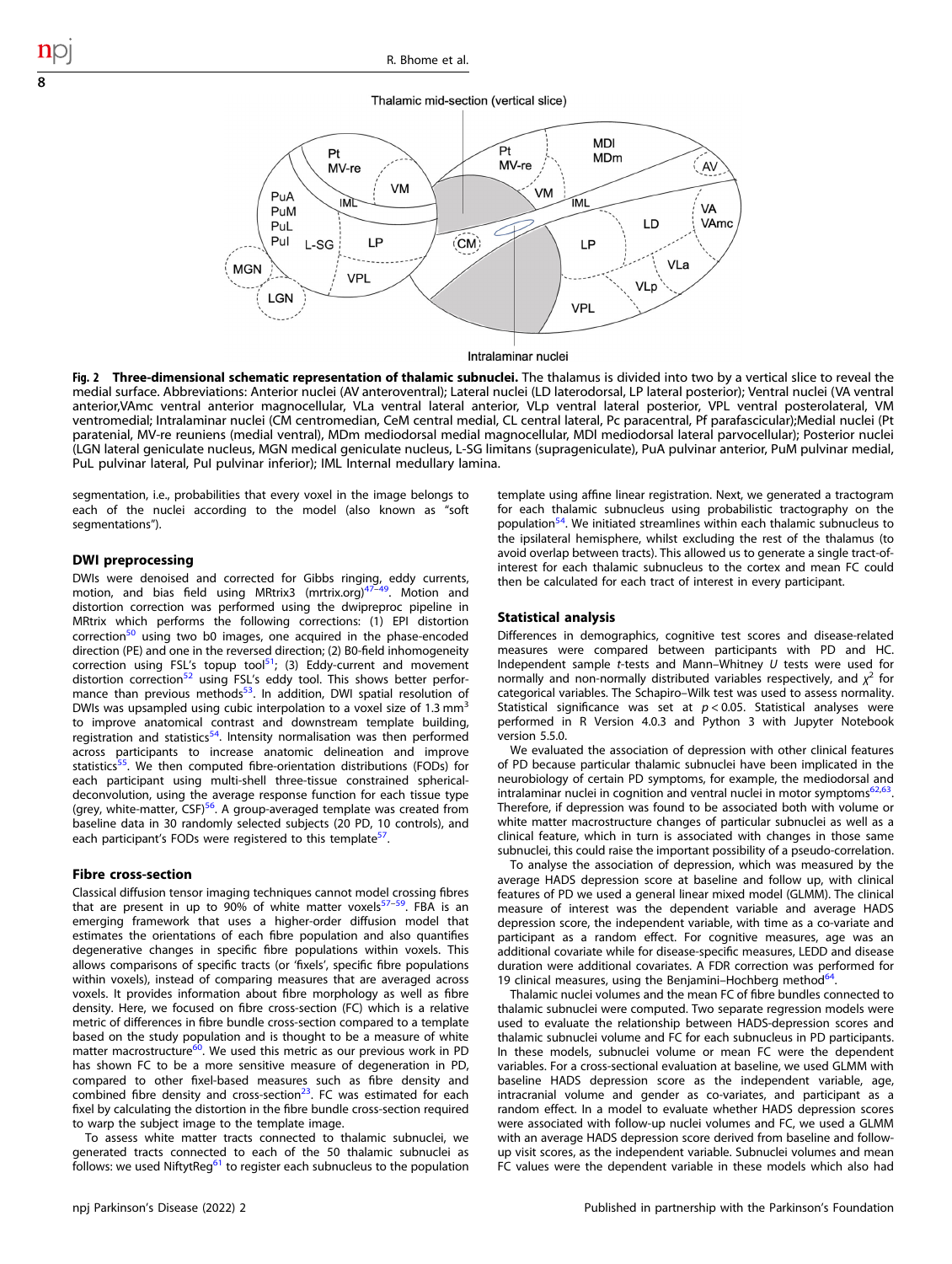<span id="page-8-0"></span>time between visits, age, intracranial volume and gender as co-variates, and participant as a random effect. A FDR correction was performed for 50 thalamic subnuclei tested for both volume and FC analyses, using the Benjamini–Hochberg method<sup>64</sup>.

We evaluated the effect of antidepressant use on measures of volume and FC in the mediodorsal and pulvinar nuclei bilaterally by adding antidepressant use as a covariate to the GLMM outlined above.

Post-hoc, we performed an additional GLMM analysis to evaluate whether our finding of depression being significantly associated with lower right PuA volume was influenced by depression also being associated with poorer cognitive performance. In this additional GLMM, we additionally corrected for MoCA scores, as well as age, intracranial volume and gender. We tested the bilateral pulvinar, MDm and MDl subnuclei using this GLMM because these nuclei have previously been implicated in PD depression or modulation by antidepressant therapy.

We further evaluated the posterior probability distributions (soft segmentations) associated with the subnuclei. For each nucleus, the probability distributions were thresholded at  $p > 0.1$  and mean posterior probabilities for each subject were extracted. These were adjusted for age, total intracranial volume and gender using multiple linear regression, then averaged across subjects. This metric is of interest as the posterior probability distributions give an indication of the reliability of the individual subnuclei segmentations, and hence the relative reliability of any results derived from them.

#### Missing data

Not all PD participants attempted digit span and logical memory tasks  $(n = 59)$  as these cognitive tests were added partway through data collection to optimise cognitive assessment. For particular cognitive tests, participants were excluded if they could not tolerate testing and this is highlighted in the "Results" section. Analyses were performed on available data without imputation.

#### Reporting summary

Further information on research design is available in the Nature Research Reporting Summary linked to this article.

## DATA AVAILABILITY

Imaging and clinical data used in this study will be shared upon reasonable request to the corresponding author. All data and statistics generated from this study are presented in the manuscript and supplementary data.

## CODE AVAILABILITY

All code used in this study will be shared upon reasonable request to the corresponding author.

Received: 1 August 2021; Accepted: 20 December 2021; Published online: 10 January 2022

#### **REFERENCES**

- 1. Reijnders, J. S., Ehrt, U., Weber, W. E., Aarsland, D. & Leentjens, A. F. A systematic review of prevalence studies of depression in Parkinson's disease. Mov. Disord. 23, 183–189 (2008). quiz 313.
- 2. Karlsen, K. H., Tandberg, E., Arsland, D. & Larsen, J. P. Health related quality of life in Parkinson's disease: a prospective longitudinal study. J. Neurol. Neurosurg. Psychiatry 69, 584–589 (2000).
- 3. Jacob, E. L., Gatto, N. M., Thompson, A., Bordelon, Y. & Ritz, B. Occurrence of depression and anxiety prior to Parkinson's disease. Parkinsonism Relat. Disord. 16, 576–581 (2010).
- 4. Srivastava, A. et al. The relation between depression and parkin genotype: the CORE-PD study. Parkinsonism Relat. Disord. 17, 740–744 (2011).
- 5. Borgonovo, J. et al. Changes in neural circuitry associated with depression at preclinical, pre-motor and early motor phases of Parkinson's disease. Parkinsonism Relat. Disord. 35, 17–24 (2017).
- 6. Chagas, M. H. et al. Neuroimaging of depression in Parkinson's disease: a review. Int. Psychogeriatr. 25, 1953–1961 (2013).
- 7. DeLong, M. & Wichmann, T. Update on models of basal ganglia function and dysfunction. Parkinsonism Relat. Disord. 15, S237–S240 (2009).
- 8. Price, J. L. & Drevets, W. C. Neural circuits underlying the pathophysiology of mood disorders. Trends Cogn. Sci. 16, 61–71 (2012).
- 9. Cardoso, E. F. et al. Depression in Parkinson's disease: convergence from voxelbased morphometry and functional magnetic resonance imaging in the limbic thalamus. Neuroimage 47, 467–472 (2009).
- 10. Hu, X. et al. Abnormal functional connectivity of the amygdala is associated with depression in Parkinson's disease. Mov. Disord. 30, 238–244 (2015).
- 11. Li, W. et al. White matter microstructure changes in the thalamus in Parkinson disease with depression: a diffusion tensor MR imaging study. Am. J. Neuroradiol. 31, 1861–1866 (2010).
- 12. Remy, P., Doder, M., Lees, A., Turjanski, N. & Brooks, D. Depression in Parkinson's disease: loss of dopamine and noradrenaline innervation in the limbic system. Brain 128, 1314–1322 (2005).
- 13. Frodl, T. et al. Different effects of mirtazapine and venlafaxine on brain activation: an open randomized controlled fMRI study. J. Clin. Psychiatry 72, 448-457 (2011).
- 14. Kraus, C. et al. The pulvinar nucleus and antidepressant treatment: dynamic modeling of antidepressant response and remission with ultra-high field functional MRI. Mol. Psychiatry 24, 746–756 (2019).
- 15. Tadayonnejad, R. et al. Pharmacological modulation of pulvinar resting-state regional oscillations and network dynamics in major depression. Psychiatry Res. Neuroimaging 252, 10–18 (2016).
- 16. Dusi, N., Barlati, S., Vita, A. & Brambilla, P. Brain structural effects of antidepressant treatment in major depression. Curr. Neuropharmacol. 13, 458–465 (2015).
- 17. Brody, A. L. et al. Regional brain metabolic changes in patients with major depression treated with either paroxetine or interpersonal therapy: preliminary findings. Arch. Gen. Psychiatry 58, 631–640 (2001).
- 18. Fossati, P., Radtchenko, A. & Boyer, P. Neuroplasticity: from MRI to depressive symptoms. Eur. Neuropsychopharmacol. 14, S503-S510 (2004).
- 19. Ohira, K., Takeuchi, R., Shoji, H. & Miyakawa, T. Fluoxetine-induced cortical adult neurogenesis. Neuropsychopharmacology 38, 909–920 (2013).
- 20. Liu, J. et al. Brain grey matter volume alterations associated with antidepressant response in major depressive disorder. Sci. Rep. 7, 10464 (2017).
- 21. Morgan, H. E., Ledbetter, C. R., Ferrier, C., Zweig, R. M. & Disbrow, E. A. Altered cortico-limbic network connectivity in Parkinsonian depression: the effect of antidepressants. J. Parkinsons Dis. 8, 429–440 (2018).
- 22. Iglesias, J. E. et al. A probabilistic atlas of the human thalamic nuclei combining ex vivo MRI and histology. Neuroimage 183, 314–326 (2018).
- 23. Zarkali, A., McColgan, P., Leyland, L. A., Lees, A. J. & Weil, R. S. Visual dysfunction predicts cognitive impairment and white matter degeneration in Parkinson's disease. Mov. Disord. <https://doi.org/10.1002/mds.28477> (2021)
- 24. Zarkali, A., McColgan, P., Leyland, L. A., Lees, A. J. & Weil, R. S. Longitudinal thalamic white and gray matter changes associated with visual hallucinations in Parkinson's disease. J. Neurol. Neurosurg. Psychiatry [https://doi.org/10.1136/jnnp-](https://doi.org/10.1136/jnnp-2021-326630)[2021-326630](https://doi.org/10.1136/jnnp-2021-326630) (2021)
- 25. Starkstein, S. E. et al. Depression and cognitive impairment in Parkinson's disease. Brain 112, 1141–1153.
- 26. Bonuccelli, U. et al. A non-comparative assessment of tolerability and efficacy of duloxetine in the treatment of depressed patients with Parkinson's disease. Expert Opin. Pharmacother. 13, 2269–2280 (2012).
- 27. Broyd, S. J. et al. Default-mode brain dysfunction in mental disorders: a systematic review. Neurosci. Biobehav. Rev. 33, 279–296 (2009).
- 28. Kringelbach, M. L. The human orbitofrontal cortex: linking reward to hedonic experience. Nat. Rev. Neurosci. 6, 691–702 (2005).
- 29. Rudebeck, P. H. & Murray, E. A. The orbitofrontal oracle: cortical mechanisms for the prediction and evaluation of specific behavioral outcomes. Neuron 84, 1143–1156 (2014).
- 30. Hakamata, Y. et al. The functional activity and effective connectivity of pulvinar are modulated by individual differences in threat-related attentional bias. Sci. Rep. 6, 34777 (2016).
- 31. Schrag, A., Jahanshahi, M. & Quinn, N. P. What contributes to depression in Parkinson's disease? Psychol. Med. 31, 65–73 (2001).
- 32. Rub, U. et al. Parkinson's disease: the thalamic components of the limbic loop are severely impaired by alpha-synuclein immunopositive inclusion body pathology. Neurobiol. Aging 23, 245–254 (2002).
- 33. Brooks, D. & Halliday, G. M. Intralaminar nuclei of the thalamus in Lewy body diseases. Brain Res. Bull. 78, 97–104 (2009).
- 34. Honjoh, S. et al. Regulation of cortical activity and arousal by the matrix cells of the ventromedial thalamic nucleus. Nat. Commun. 9, 2100 (2018).
- 35. Miller, K. M. et al. Depression symptoms in movement disorders: comparing Parkinson's disease, dystonia, and essential tremor. Mov. Disord. 22, 666-672  $(2007)$
- 36. Starkstein, S. E., Mayberg, H. S., Leiguarda, R., Preziosi, T. J. & Robinson, R. G. A prospective longitudinal study of depression, cognitive decline, and physical impairments in patients with Parkinson's disease. J. Neurol. Neurosurg. Psychiatry 55, 377–382 (1992).